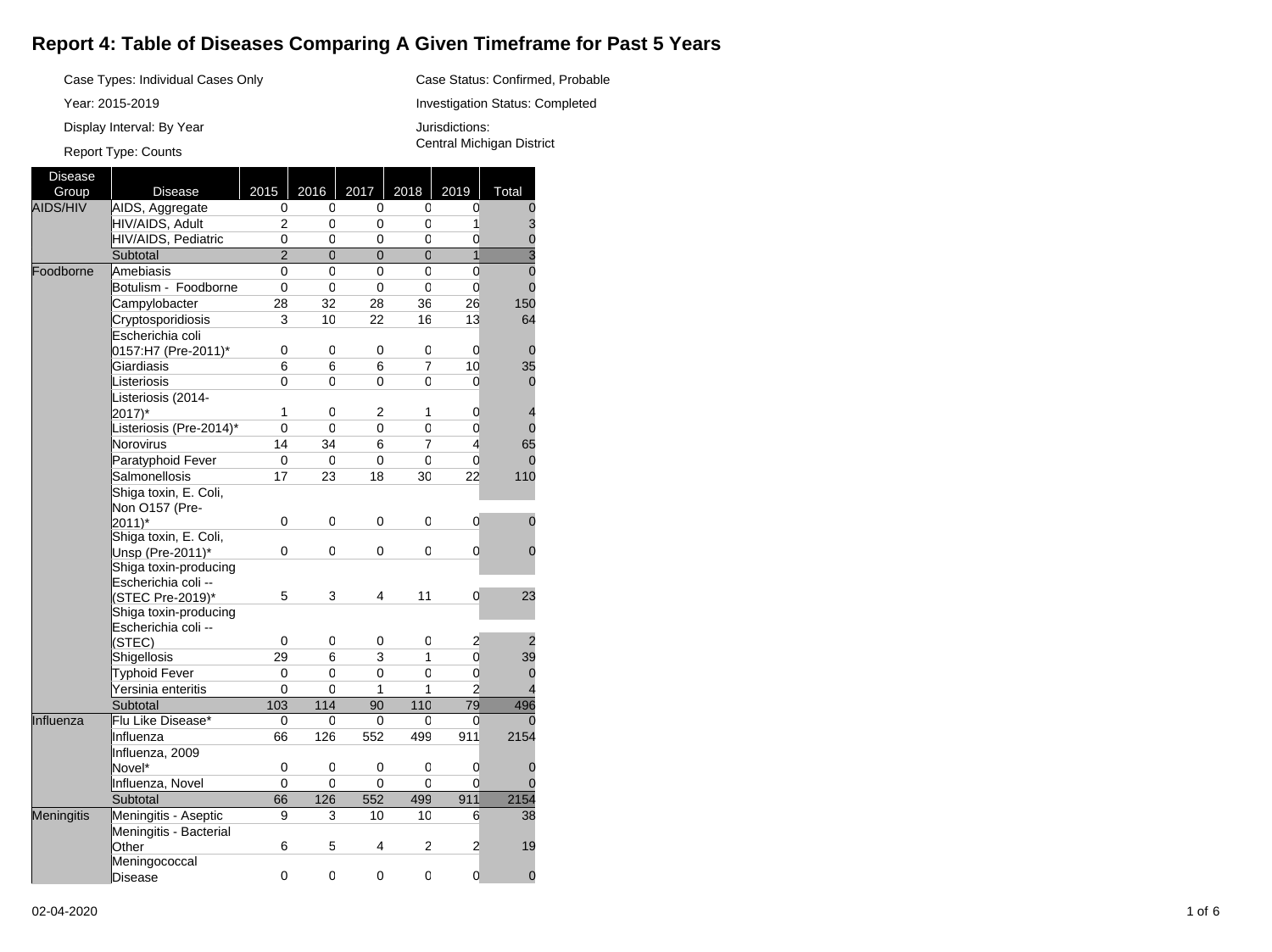| <b>Disease</b> |                               |                |      |                |      |                         |                                            |
|----------------|-------------------------------|----------------|------|----------------|------|-------------------------|--------------------------------------------|
| Group          | <b>Disease</b>                | 2015           | 2016 | 2017           | 2018 | 2019                    | Total                                      |
| Meningitis     | Streptococcus                 |                |      |                |      |                         |                                            |
|                | pneumoniae, Inv               | 19             | 38   | 27             | 19   | 23                      | 126                                        |
|                | Subtotal                      | 34             | 46   | 41             | 31   | 31                      | 183                                        |
| Other          | <b>Acute Flaccid Myelitis</b> |                |      |                |      |                         |                                            |
|                | (AFM)                         | 0              | 0    | 0              | 0    | 0                       | $\mathbf 0$                                |
|                | Anthrax                       | 0              | 0    | 0              | 0    | 0                       |                                            |
|                | Blastomycosis                 | 0              | 1    | 0              | 0    | $\mathbf{1}$            | $\begin{array}{c} 0 \\ 2 \\ 0 \end{array}$ |
|                | Botulism - Infant             | 0              | 0    | 0              | 0    | 0                       |                                            |
|                | Botulism - Other              | 0              | 0    | 0              | 0    | 0                       | $\mathbf{0}$                               |
|                | <b>Brucellosis</b>            | 0              | 0    | 0              | 0    | 0                       | 002000                                     |
|                | CP-CRE                        | 0              | 0    | 0              | 0    | 0                       |                                            |
|                | CP-CRE (Pre-2020)*            | 0              | 0    | 0              | 0    | $\overline{\mathbf{c}}$ |                                            |
|                | Candida auris                 | 0              | 0    | 0              | 0    | 0                       |                                            |
|                | Cholera                       | 0              | 0    | 0              | 0    | 0                       |                                            |
|                | Cholera (Pre-2019)*           | 0              | 0    | 0              | 0    | 0                       | $\mathbf 0$                                |
|                | Coccidioidomycosis            | 0              | 0    | 0              | 0    | 0                       | $\overline{0}$                             |
|                | Creutzfeldt-Jakob             |                |      |                |      |                         |                                            |
|                | Disease                       | 0              | 1    | 0              | 0    | 0                       | 1                                          |
|                | Cryptococcosis                | 1              | 0    | 0              | 1    | 0                       | $\overline{a}$                             |
|                | Cyclosporiasis                | 0              | 0    | 0              | 0    | 0                       | $\mathbf 0$                                |
|                | Cyclosporiasis (Pre-          |                |      |                |      |                         |                                            |
|                | 2020)*                        | 0              | 0    | 1              | 1    | 0                       | $\overline{2}$                             |
|                | Encephalitis, Post            |                |      |                |      |                         |                                            |
|                | Chickenpox                    | 0              | 0    | 0              | 0    | 0                       | 0                                          |
|                | Encephalitis, Post            |                |      |                |      |                         |                                            |
|                | <b>Mumps</b>                  | 0              | 0    | 0              | 0    | 0                       | 0                                          |
|                | Encephalitis, Post            |                |      |                |      |                         |                                            |
|                | Other                         | 0              | 0    | 0              | 0    | 1                       |                                            |
|                | Encephalitis, Primary         | 0              | 0    | 0              | 0    | 1                       |                                            |
|                | Gastrointestinal              |                |      |                |      |                         |                                            |
|                | <b>Illness</b>                | 0              | 0    | 0              | 0    | 0                       | 0                                          |
|                | Guillain-Barre                |                |      |                |      |                         |                                            |
|                | Syndrome                      | 1              | 0    | 0              | 0    | 0                       |                                            |
|                | Hantavirus                    | 0              | 0    | 0              | 0    | 0                       | $\mathbf{0}$                               |
|                | Hantavirus, Other             | 0              | 0    | 0              | 0    | 0                       | $\mathbf 0$                                |
|                | Hantavirus,                   |                |      |                |      |                         |                                            |
|                | Pulmonary                     | 0              | 0    | 0              | 0    | 0                       | 0                                          |
|                | <b>Head Lice</b>              | 0              | 0    | 0              | 0    | 0                       | 0                                          |
|                | Hemolytic Uremic              |                |      |                |      |                         |                                            |
|                | Syndrome                      | 0              | 0    | 0              | 0    | 1                       |                                            |
|                | Hemolytic Uremic              |                |      |                |      |                         |                                            |
|                | Syndrome (Pre-                | 0              | 0    | 0              | 1    |                         |                                            |
|                | 2019)*<br>Hemorrhagic Fever   | 0              | 0    | 0              | 0    | 0<br>0                  | $\mathbf 0$                                |
|                | Hepatitis -                   |                |      |                |      |                         |                                            |
|                | Unspecified                   | 0              | 0    | 0              | 0    | $\mathbf 0$             | $\mathbf 0$                                |
|                | Histoplasmosis                | 10             | 8    | $\overline{7}$ | 14   | 10                      | 49                                         |
|                | Kawasaki                      | 2              | 1    | 0              | 1    | 1                       | 5                                          |
|                | Legionellosis                 | $\overline{2}$ | 2    | 4              | 5    | 5                       | 18                                         |
|                | Leprosy                       | 0              | 0    | 0              | 0    | 0                       |                                            |
|                | Leptospirosis                 | 0              | 0    | 0              | 0    | 0                       | $\mathbf 0$                                |
|                | Melioidosis                   | 0              | 0    | 0              | 0    | 0                       | $\mathbf{0}$<br>$\mathbf 0$                |
|                | <b>Novel Coronavirus</b>      | 0              | 0    | $\mathsf 0$    | 0    | 0                       | $\mathbf 0$                                |
|                |                               |                |      |                |      |                         |                                            |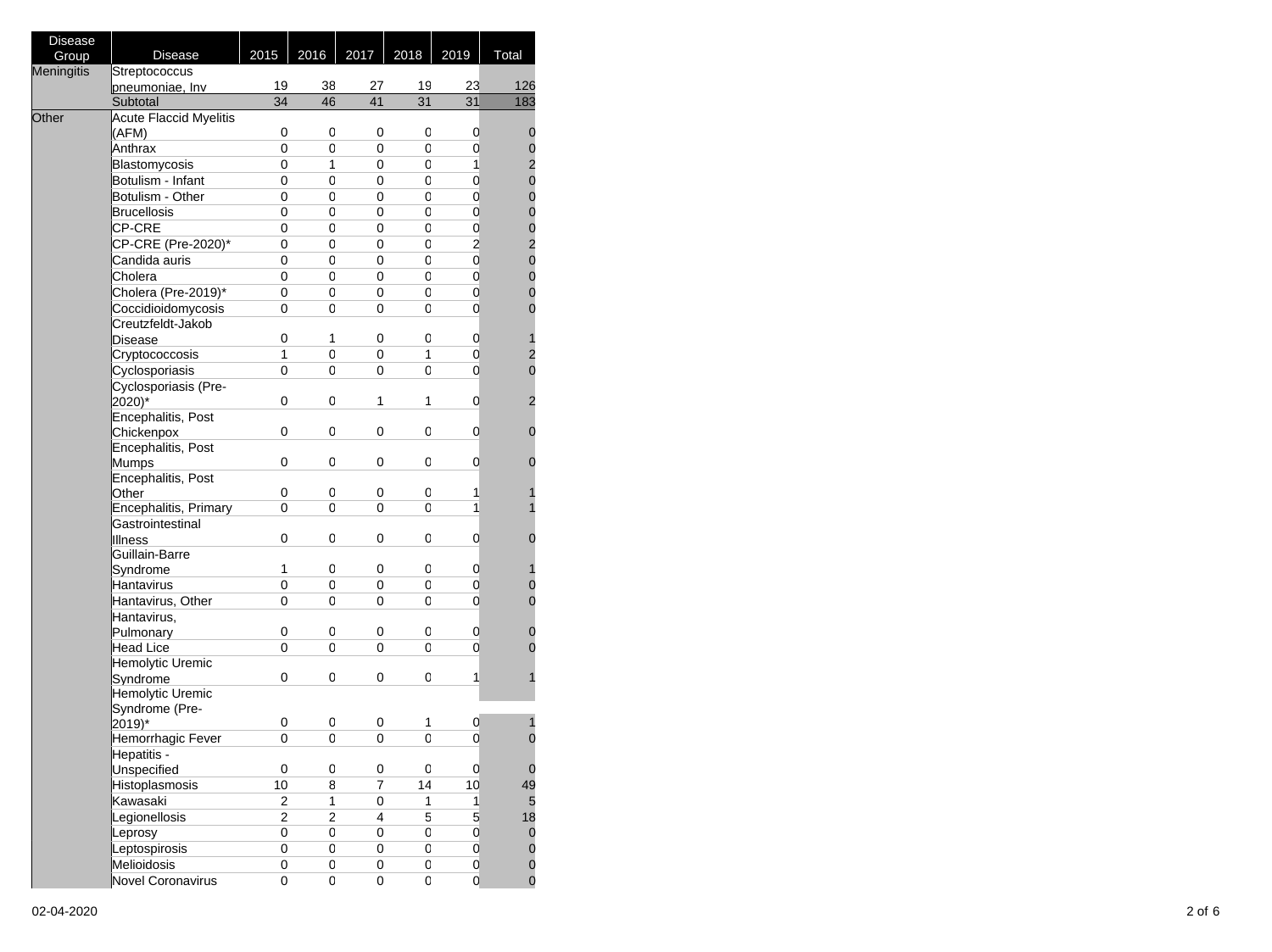| <b>Disease</b> |                         |                |                     |              |                         |                         |                                            |
|----------------|-------------------------|----------------|---------------------|--------------|-------------------------|-------------------------|--------------------------------------------|
| Group          | <b>Disease</b>          | 2015           | 2016                | 2017         | 2018                    | 2019                    | Total                                      |
| Other          | Plague                  | 0              | 0                   | 0            | 0                       | 0                       | 0                                          |
|                | Psittacosis             | 0              | 0                   | 0            | 0                       | $\mathbf 0$             | $\mathbf 0$                                |
|                | Q Fever Acute           | 0              | 0                   | 0            | 0                       | 0                       | $\mathbf{0}$                               |
|                | Q Fever Chronic         | 0              | 0                   | 0            | 0                       | $\mathbf 0$             |                                            |
|                | Q Fever*                | 0              | 0                   | 0            | 0                       | 0                       | $\begin{matrix}0\\0\end{matrix}$           |
|                | Rabies Human            | 0              | 0                   | 0            | 0                       | $\mathbf 0$             | $\mathbf{o}$                               |
|                | Reye Syndrome           | 0              | 0                   | 0            | 0                       | $\mathbf 0$             | $\mathbf{0}$                               |
|                | <b>Rheumatic Fever</b>  | 0              | 1                   | 0            | 0                       | 0                       | $\overline{\mathbf{1}}$                    |
|                | Rubella - Congenital    | 0              | 0                   | 0            | 0                       | 0                       | $\mathbf{0}$                               |
|                | Staphylococcus          |                |                     |              |                         |                         |                                            |
|                | Aureus Infect.*         | 0              | 0                   | 0            | 0                       | 0                       | $\mathbf 0$                                |
|                | <b>Strep Throat</b>     | 0              | 0                   | 0            | 0                       | 0                       | $\overline{0}$                             |
|                | Streptococcal Dis, Inv, |                |                     |              |                         |                         |                                            |
|                | Grp A                   | $\overline{2}$ | 7                   | 5            | 7                       | 8                       | 29                                         |
|                | Streptococcal Toxic     |                |                     |              |                         |                         |                                            |
|                | Shock                   | 0              | 0                   | 0            | 0                       | 0                       | 0                                          |
|                | Streptococcus           |                |                     |              |                         |                         |                                            |
|                | pneumoniae, Drug        |                |                     |              |                         |                         |                                            |
|                | Resistant               | 0              | 0                   | 3            | 0                       | 0                       |                                            |
|                | <b>Toxic Shock</b>      | 2              | 0                   | 0            | 0                       | 0                       | $\begin{array}{c} 3 \\ 2 \\ 0 \end{array}$ |
|                | Trachoma                | 0              | 0                   | 0            | 0                       | 0                       |                                            |
|                | Trichinosis             | 0              | 0                   | 0            | 0                       | 0                       | $\mathbf{0}$                               |
|                | Tularemia               | 0              | 0                   | 0            | 0                       | 0                       | $\overline{0}$                             |
|                | Unusual Outbreak or     |                |                     |              |                         |                         |                                            |
|                | Occurrence              | 3              | 6                   | 6            | 0                       | $\overline{\mathbf{c}}$ | 17                                         |
|                | VISA                    | 0              | 0                   | 0            | 0                       | 0                       |                                            |
|                |                         |                |                     |              |                         |                         | 0                                          |
|                | <b>VRSA</b>             | 0              | 0                   | 0            | 0                       | 0                       | $\mathbf 0$                                |
|                | Vibriosis - Non         |                |                     |              |                         |                         |                                            |
|                | Cholera                 | 0              | 0                   | 0            | 0                       | 0                       | $\mathbf 0$                                |
|                | Vibriosis - Non         |                |                     |              |                         |                         |                                            |
|                | Cholera (Pre-2019)*     | 0              | 0                   | 0            | 0                       | 0                       | 0                                          |
|                | Subtotal                | 23             | 27                  | 26           | 30                      | 32                      | 138                                        |
| <b>Rabies</b>  | Rabies Animal           | 1              | 0                   | 0            | 1                       | 0                       | 2                                          |
|                | Rabies: Potential       |                |                     |              |                         |                         |                                            |
|                | Exposure & PEP          | 0              | 0                   | 0            | 0                       | 469                     | 469                                        |
|                | Rabies: Potential       |                |                     |              |                         |                         |                                            |
|                | Exposure & PEP(Pre-     | 4              |                     |              | 451                     | 40                      | 503                                        |
|                | 2019)*                  | $\overline{5}$ | 3<br>$\overline{3}$ | 5<br>5       | 452                     | 509                     |                                            |
|                | Subtotal                |                |                     |              |                         |                         | 974                                        |
| <b>STD</b>     | Chancroid               | 0              | 0                   | 0            | 0                       | 0                       | 0                                          |
|                | Chlamydia (Genital)     | 408            | 469                 | 594          | 562                     | 585                     | 2618                                       |
|                | Gonorrhea               | 31             | 39                  | 67           | 68                      | 94                      | 299                                        |
|                | Granuloma Inguinale     | 0              | 0                   | 0            | 0                       | 0                       | 0                                          |
|                | Lymphogranuloma         |                |                     |              |                         |                         |                                            |
|                | venereum                | 0              | 0                   | 0            | 0                       | 0                       | 0                                          |
|                | Syphilis - Congenital   | 0              | 0                   | 0            | 0                       | 0                       | $\bf{0}$                                   |
|                | Syphilis - Early Latent | 2              | 1                   | 1            | 1                       | $\mathbf{1}$            | $\frac{6}{3}$                              |
|                | Syphilis - Late Latent* | 0              | $\overline{c}$      | $\mathbf{1}$ | 0                       | 0                       |                                            |
|                | Syphilis - Late with    |                |                     |              |                         |                         |                                            |
|                | Manifestations*         | 0              | 0                   | 0            | 0                       | 0                       | 0                                          |
|                | Syphilis - Latent of    |                |                     |              |                         |                         |                                            |
|                | Unknown Duration*       | 0              | 0                   | 0            | 0                       | 0                       | 0                                          |
|                | Syphilis - Primary      | 0              | 0                   | 1            | $\overline{\mathbf{c}}$ | 3                       | 6                                          |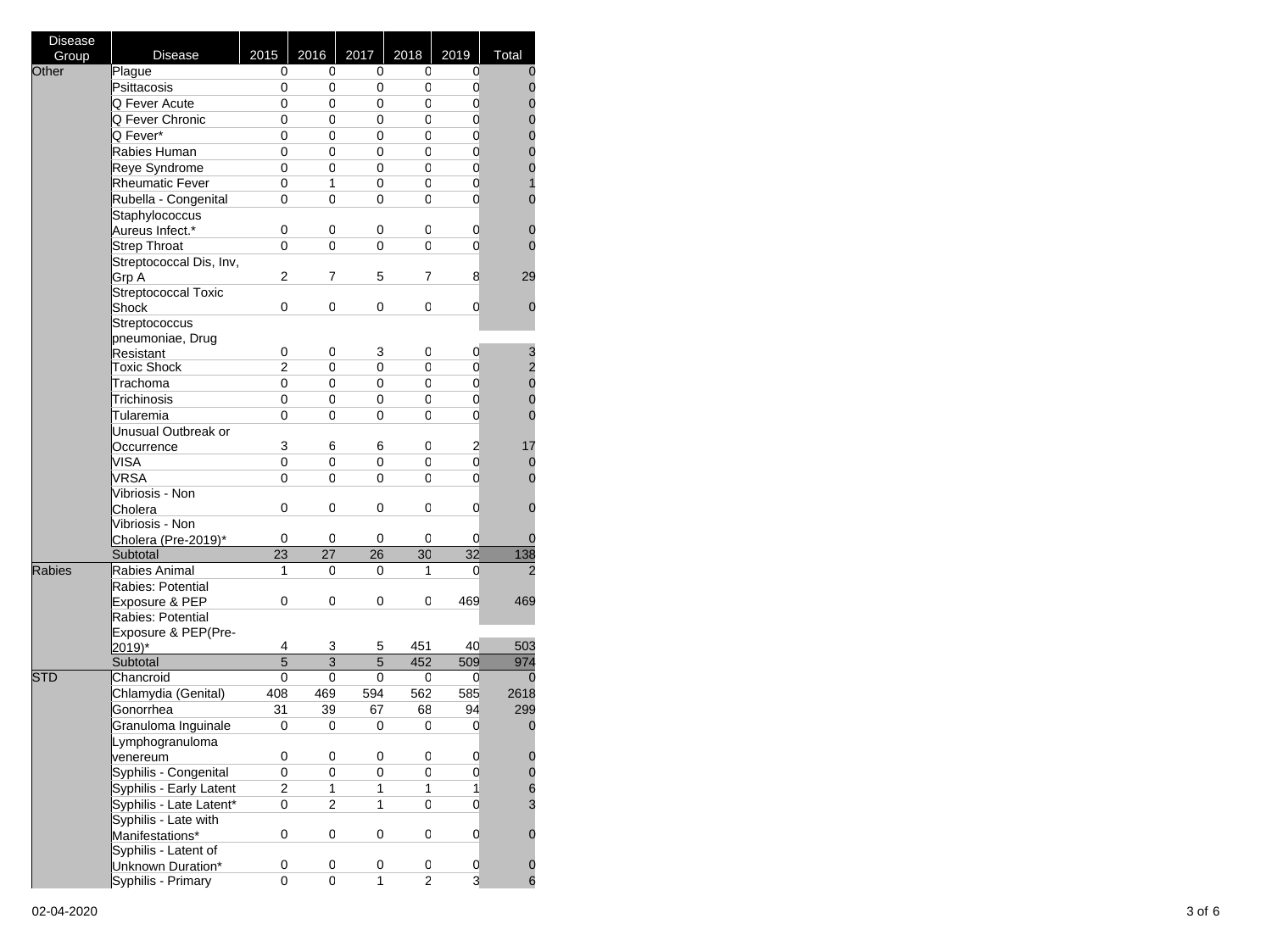| <b>Disease</b>      |                                        |                |      |                |      |                         |                |
|---------------------|----------------------------------------|----------------|------|----------------|------|-------------------------|----------------|
| Group               | <b>Disease</b>                         | 2015           | 2016 | 2017           | 2018 | 2019                    | Total          |
| <b>STD</b>          | Syphilis - Secondary                   | 1              | 1    | 2              | 9    | 3                       | 16             |
|                     | Syphilis - To Be                       |                |      |                |      |                         |                |
|                     | Determined                             | 0              | 0    | 0              | 0    | 0                       | 0              |
|                     | Syphilis - Unknown                     |                |      |                |      |                         |                |
|                     | Duration or Late                       | 0              | 0    | 0              | 2    | 1                       | 3              |
|                     | Subtotal                               | 442            | 512  | 666            | 644  | 687                     | 2951           |
| <b>Tuberculosis</b> | Latent Tuberculosis                    |                |      |                |      |                         |                |
|                     | Infection                              | 0              | 0    | 0              | 20   | 10                      | 30             |
|                     | Nontuberculous                         |                |      |                |      |                         |                |
|                     | Mycobacterium                          | 1              | 1    | 0              | 12   | 8                       | 22             |
|                     | Tuberculosis                           | 2              | 2    | 0              | 1    | 1                       | 6              |
|                     | Subtotal                               | $\overline{3}$ | 3    | $\overline{0}$ | 33   | 19                      | 58             |
| <b>VPD</b>          | Chickenpox                             |                |      |                |      |                         |                |
|                     | (Varicella)                            | 9              | 7    | 8              | 3    | 5                       | 32             |
|                     | Diphtheria                             | 0              | 0    | 0              | 0    | $\overline{0}$          | $\overline{0}$ |
|                     | H. influenzae Disease                  |                |      |                |      |                         |                |
|                     | · Inv.                                 | 2              | 4    | 6              | 2    | 3                       | 17             |
|                     | Measles                                | 0              | 0    | 0              | 0    | $\mathbf 0$             | 0              |
|                     | Mumps                                  | 0              | 0    | 0              | 1    | $\mathbf 0$             | 1              |
|                     | Pertussis                              | 19             | 6    | 11             | 25   | 6                       | 67             |
|                     | Polio                                  | 0              | 0    | 0              | 0    | $\mathbf 0$             | 0              |
|                     | Rubella                                | 0              | 0    | 0              | 0    | $\mathbf 0$             | $\overline{0}$ |
|                     | Shingles                               | $\overline{7}$ | 11   | 10             | 1    | $\overline{\mathbf{c}}$ | 31             |
|                     | Tetanus                                | 0              | 0    | 0              | 0    | $\overline{0}$          | 0              |
|                     | $\overline{VZ}$ Infection,             |                |      |                |      |                         |                |
|                     | <b>Unspecified</b>                     | 19             | 16   | 3              | 14   | 5                       | 57             |
|                     | Subtotal                               | 56             | 44   | 38             | 46   | 21                      | 205            |
| Vectorborne         | Babesiosis                             | 0              | 0    | 0              | 0    | 0                       | $\mathbf 0$    |
|                     | Chikungunya                            | 0              | 0    | 0              | 0    | 0                       | $\overline{0}$ |
|                     | Chikungunya (Pre-                      |                |      |                |      |                         |                |
|                     | 2020)*                                 | 0              | 0    | 0              | 0    | 0                       | $\mathbf 0$    |
|                     | Dengue Fever                           | 0              | 0    | 0              | 0    | 0                       | $\overline{0}$ |
|                     | Dengue Fever (Pre-                     |                |      |                |      |                         |                |
|                     | 2020)*                                 | 0              | 0    | 0              | 0    | 0                       | 0              |
|                     | Ehrlichiosis*                          | 0              | 0    | 0              | 0    | 0                       | 0              |
|                     | Ehrlichiosis,                          |                |      |                |      |                         |                |
|                     | Anaplasma                              |                |      |                |      |                         |                |
|                     | phagocytophilum                        | 0              | 0    | 0              | 0    | 0                       | $\overline{0}$ |
|                     | Ehrlichiosis,                          |                |      |                |      |                         |                |
|                     | Anaplasma                              |                |      |                |      |                         |                |
|                     | phagocytophilum                        |                |      |                |      |                         |                |
|                     | (2009-2019)*                           | 0              | 0    | 0              | 0    | 0                       | 0              |
|                     | Ehrlichiosis,                          |                |      |                |      |                         |                |
|                     | Anaplasmosis                           |                |      |                |      |                         |                |
|                     | Undetermined                           | 0              | 0    | 0              | 0    | $\mathbf{0}$            | U              |
|                     | Ehrlichiosis, Ehrlichia<br>chaffeensis | 0              | 0    | 0              | 0    | 0                       | $\mathbf 0$    |
|                     |                                        |                |      |                |      |                         |                |
|                     | Ehrlichiosis, Ehrlichia                |                |      |                |      |                         |                |
|                     | chaffeensis (2009-<br>2019)*           | 0              | 0    | 0              | 0    | 0                       | 0              |
|                     | Ehrlichiosis, Ehrlichia                |                |      |                |      |                         |                |
|                     | ewingii                                | 0              | 0    | 0              | 0    | 0                       | 0              |
|                     | Ehrlichiosis, Ehrlichia                |                |      |                |      |                         |                |
|                     | ewingii (2009-2019)*                   | 0              | 0    | 0              | 0    | 0                       | $\mathbf 0$    |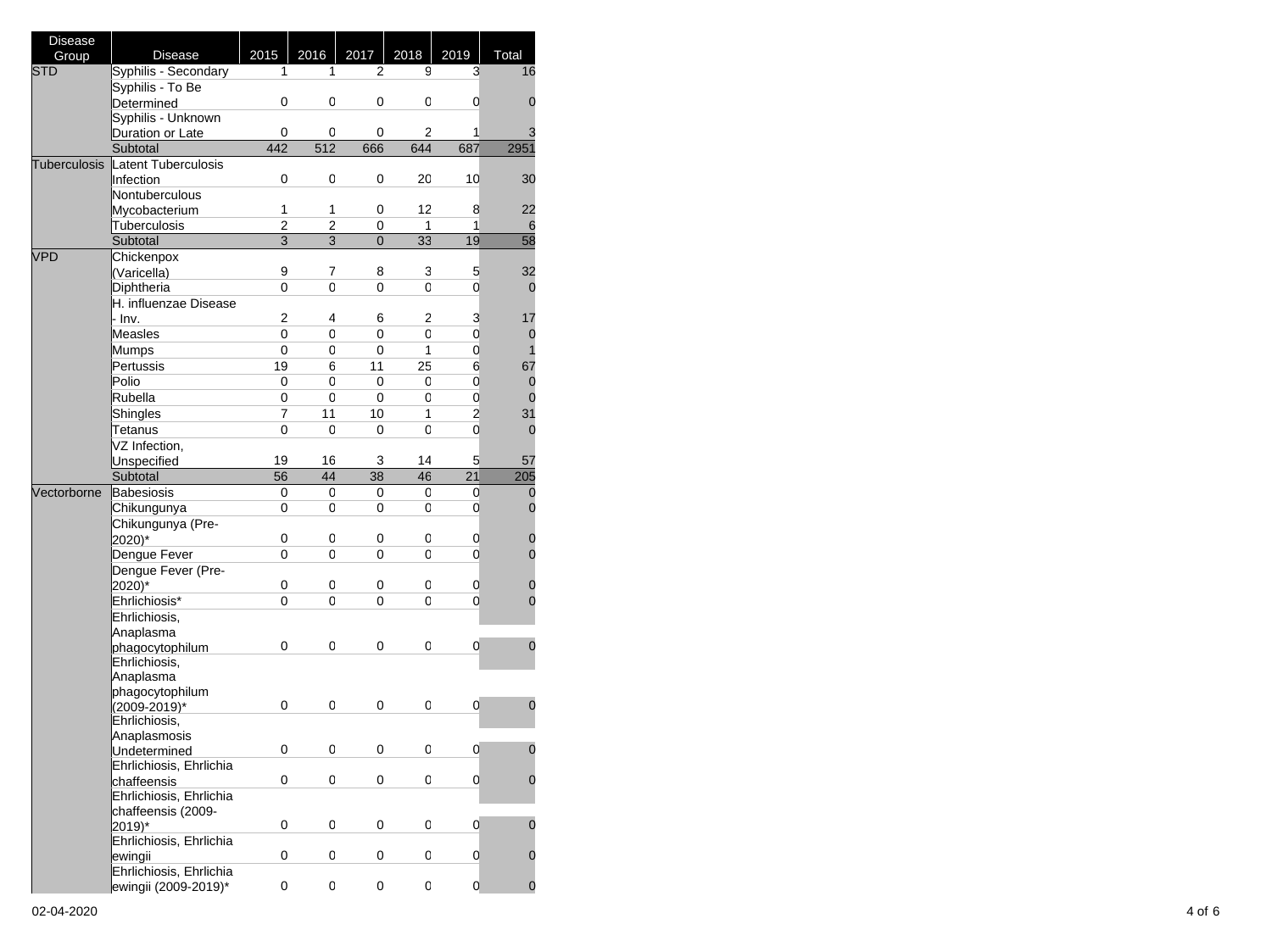| <b>Disease</b>              |                              |                |              |                |              |                         |                 |
|-----------------------------|------------------------------|----------------|--------------|----------------|--------------|-------------------------|-----------------|
| Group                       | <b>Disease</b>               | 2015           | 2016         | 2017           | 2018         | 2019                    | Total           |
| Vectorborne                 | Ehrlichiosis, human          |                |              |                |              |                         |                 |
|                             | granulocytic*                | 0              | 0            | 0              | 0            | 0                       | 0               |
|                             | Ehrlichiosis, human          |                |              |                |              |                         |                 |
|                             | monocytic*                   | 0              | 0            | 0              | 0            | 0                       | 0               |
|                             | Ehrlichiosis, human          |                |              |                |              |                         |                 |
|                             | other/undetermined           |                |              |                |              |                         |                 |
|                             | (2009-2019)*                 | 0              | 0            | 0              | 0            | 0                       | 0               |
|                             | Ehrlichosis human,           |                |              |                |              |                         |                 |
|                             | other, unsp*                 | 0              | 0            | 0              | 0            | 0                       | 0               |
|                             | Encephalitis,                |                |              |                |              |                         |                 |
|                             | California (Pre-2020)*       | 0              | 0            | 0              | 0            | 0                       | 0               |
|                             | Encephalitis,                |                |              |                |              |                         |                 |
|                             | California Serogroup         | 0              | 0            | 0              | 0            | 0                       | 0               |
|                             | Encephalitis, Eastern        |                |              |                |              |                         |                 |
|                             | Equine                       | 0              | 0            | 0              | 0            | 0                       | 0               |
|                             | Encephalitis, Eastern        |                |              |                |              |                         |                 |
|                             | Equine (Pre-2020)*           | 0              | 0            | 0              | 0            | 0                       | 0               |
|                             | Encephalitis,                |                |              |                |              |                         |                 |
|                             | Powassan                     | 0              | 0            | 0              | 0            | 0                       | 0               |
|                             | Encephalitis,                |                |              |                |              |                         |                 |
|                             | Powassan (Pre-               |                |              |                |              |                         |                 |
|                             | 2020)*                       | 0              | 0            | 0              | 0            | 0                       | 0               |
|                             | Encephalitis, St. Louis      | 0              | 0            | 0              | 0            | 0                       | 0               |
|                             | Encephalitis, St. Louis      |                |              |                |              |                         |                 |
|                             | (Pre-2020)*                  | 0              | 0            | 0              | 0            | 0                       | 0               |
|                             | Encephalitis, Western        |                |              |                |              |                         |                 |
|                             | Equine                       | 0              | 0            | 0              | 0            | 0                       | 0               |
|                             | Encephalitis, Western        |                |              |                |              |                         |                 |
|                             | Equine (Pre-2020)*           | 0              | 0            | 0              | 0            | 0                       | 0               |
|                             | Lyme Disease                 | 2              | 0            | 2              | 1            | 5                       | 10              |
|                             | Malaria                      | 0              | 1            | 0              | 0            | 0                       | 1               |
|                             | <b>Rickettsial Disease -</b> |                |              |                |              |                         |                 |
|                             | Spotted Fever                | 0              | 0            | 0              | 0            | 0                       | 0               |
|                             | <b>Rickettsial Disease -</b> |                |              |                |              |                         |                 |
|                             | Spotted Fever (Pre-          |                |              |                |              |                         |                 |
|                             | 2020)*                       | 0              | 0            | 1              | 0            | 0                       | 1               |
|                             | <b>Rickettsial Disease -</b> |                |              |                |              |                         |                 |
|                             | <b>Typhus</b>                | 0              | 0            | 0              | 0            | 0                       | 0               |
|                             | West Nile Virus              | 0              | 0            | 0              | 0            | 0                       | 0               |
|                             | West Nile Virus (Pre-        |                |              |                |              |                         |                 |
|                             | 2020)*                       | 1              | 0            | 0              | 0            | 0                       | 1               |
|                             | Yellow Fever                 | 0              | 0            | 0              | 0            | 0                       | $\overline{0}$  |
|                             | Yellow Fever (Pre-           |                |              |                |              |                         |                 |
|                             | 2020)*                       | 0              | 0            | 0              | 0            | 0                       | 0               |
|                             | Zika                         | 0              | 0            | 0              | 0            | $\overline{0}$          | $\overline{0}$  |
|                             | Zika (Pre-2020)*             | 0              | 0            | 0              | 0            | 0                       | $\mathbf 0$     |
|                             | Subtotal                     | $\overline{3}$ | $\mathbf{1}$ | $\overline{3}$ | $\mathbf{1}$ | $\overline{5}$          | $\overline{13}$ |
| Viral Hepatitis Hepatitis A |                              | 4              | 3            | 9              | 6            | 1                       | 23              |
|                             | Hepatitis B, Acute           | 0              | 0            | $\overline{2}$ | 4            | $\overline{\mathbf{1}}$ | 7               |
|                             | Hepatitis B, Chronic         | 8              | 7            | 9              | 5            | 6                       | 35              |
|                             | Hepatitis B, Perinatal       | 0              | 0            | 0              | 0            | $\mathbf 0$             |                 |
|                             | Hepatitis C, Acute           | 2              | 1            | 3              | 4            | 1                       | 0<br>11         |
|                             |                              |                |              |                |              |                         |                 |
|                             | Hepatitis C, Chronic         | 124            | 172          | 187            | 203          | 109                     | 795             |
|                             | Hepatitis C, Perinatal       | 0              | 0            | 0              | 0            | 1                       | 1               |